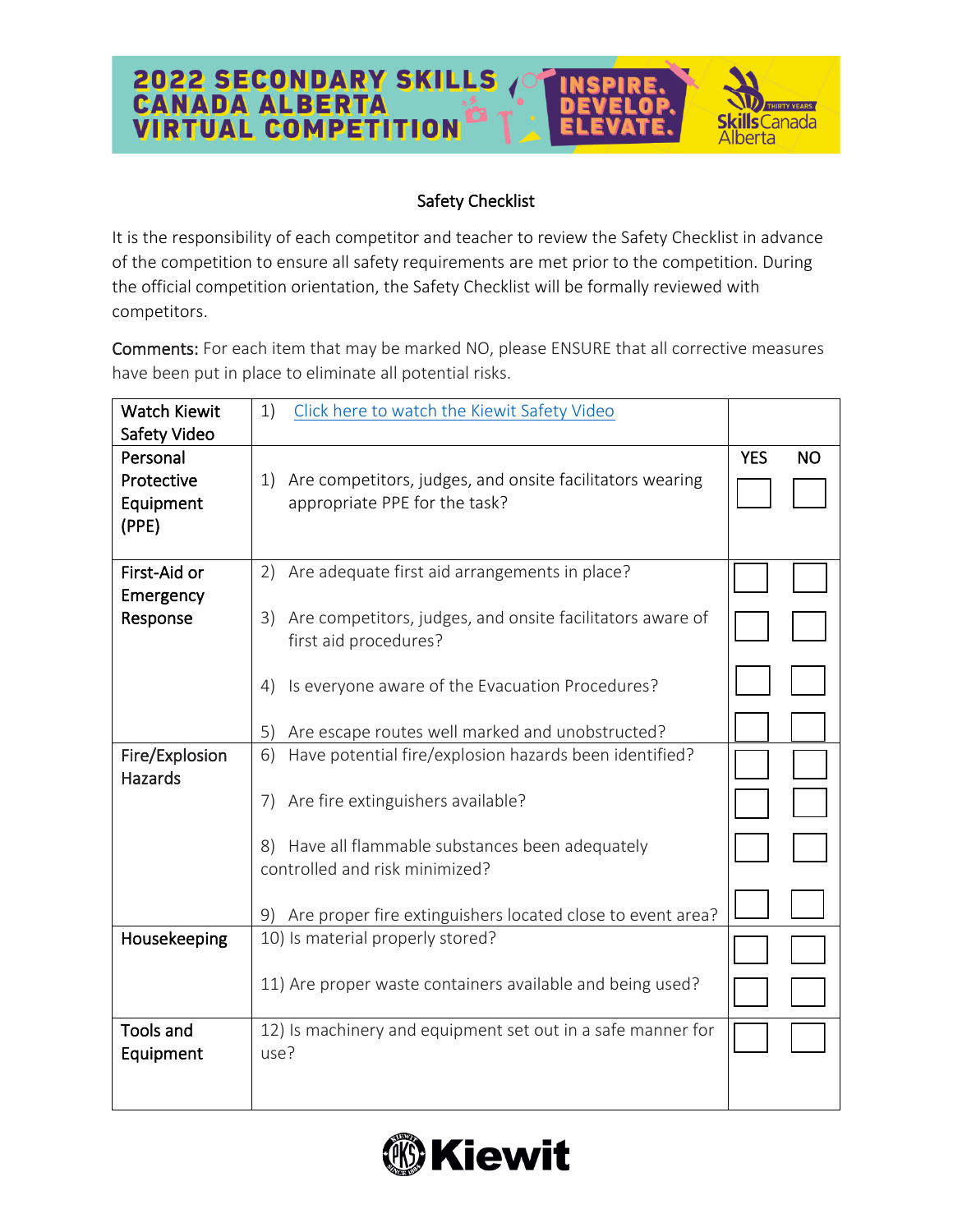## **2022 SECONDARY SKILLS AND CANADA ALBERTA INSPIRE DETAILLER** D ELOP **Skills** Canada Alberta

|                                       |                                                                                                                                                                                                                 | <b>YES</b> | <b>NO</b> |
|---------------------------------------|-----------------------------------------------------------------------------------------------------------------------------------------------------------------------------------------------------------------|------------|-----------|
|                                       | 13) Is machine guarding in place for all equipment?<br>(grinders, saws)                                                                                                                                         |            |           |
|                                       | 14) Are face shields available at grinding and cutting<br>equipment?                                                                                                                                            |            |           |
|                                       | 15) Have electrical hazards been identified & controlled?                                                                                                                                                       |            |           |
|                                       | 16) Are electrical panels properly located and locked?                                                                                                                                                          |            |           |
|                                       | 17) Are all competitors aware of equipment hazards?                                                                                                                                                             |            |           |
|                                       | 18) Have all competitors been instructed on the safe use of<br>the equipment?                                                                                                                                   |            |           |
| Hazardous<br><b>Substances</b>        | 19) Have hazardous substances been identified? (e.g. fuel,<br>cleaners, adhesives)                                                                                                                              |            |           |
|                                       | 20) Are Safety Data Sheets (SDS) available for hazardous<br>substances?                                                                                                                                         |            |           |
|                                       | 21) Are hazardous substances stored safely?                                                                                                                                                                     |            |           |
|                                       | 22) Are personnel in the event area aware of the safe<br>handling procedure for the hazardous substances?                                                                                                       |            |           |
| <b>Manual Lifting</b><br>and Hoisting | 23) Is the proper equipment known and available for manual<br>lifting?                                                                                                                                          |            |           |
|                                       | 24) Are all manual handling tasks adequately controlled for<br>competitors, judges, and onsite facilitators?                                                                                                    |            |           |
|                                       | 25) If hoisting is required are safe hoisting practices being<br>used?                                                                                                                                          |            |           |
| <b>Work</b><br>Positioning            | 26) Have all high-risk work positioning tasks been identified<br>and controlled? (i.e. Electrical equipment; power supply;<br>overhead hazards; airborne contaminates like dust,<br>fumes, vapors, molds, etc.) |            |           |
| Other                                 | 27) Are work areas adequately laid out to accommodate the<br>competitors?                                                                                                                                       |            |           |
|                                       |                                                                                                                                                                                                                 |            |           |